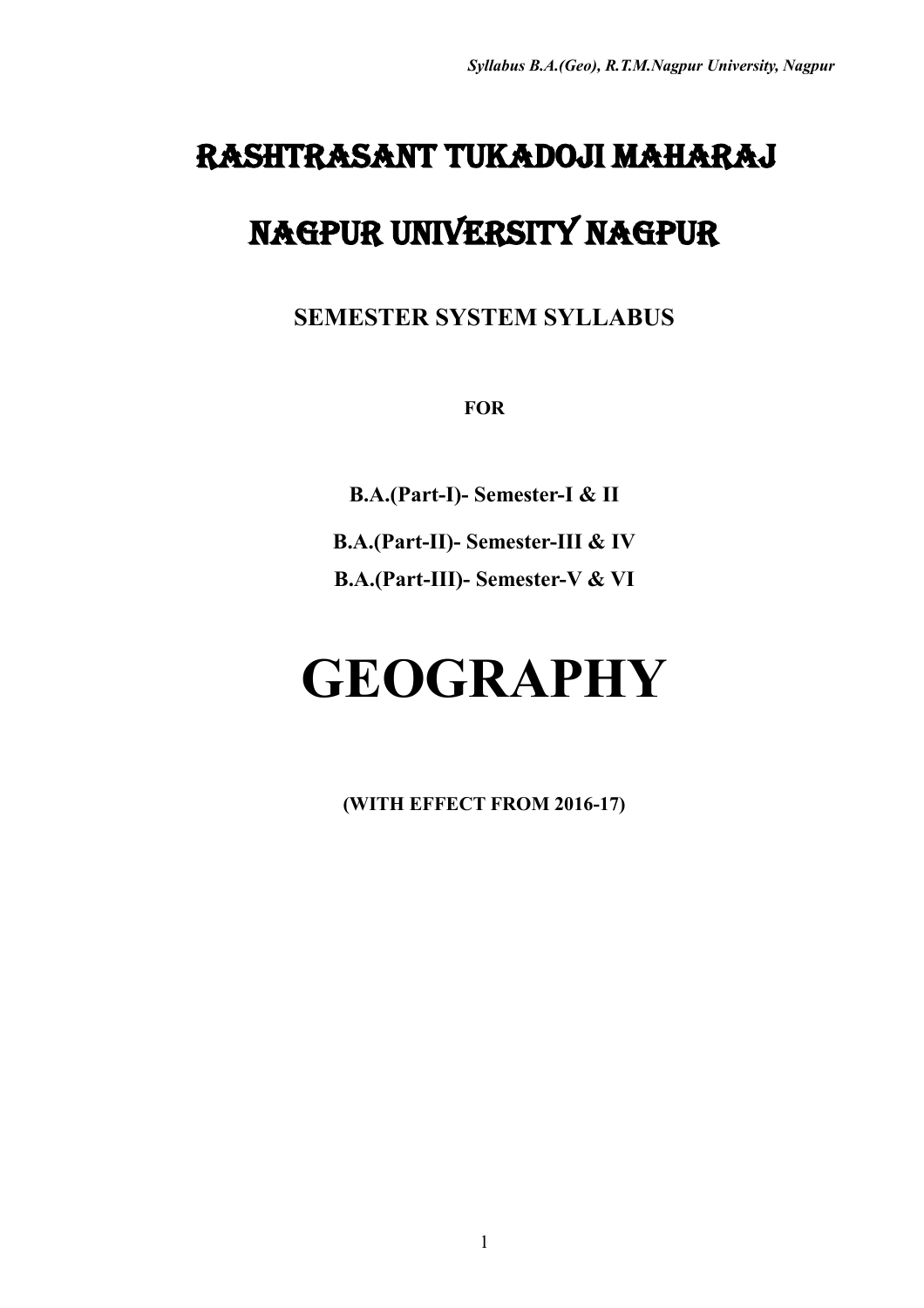# Rashtrasant Tukadoji Maharaj

# Nagpur University Nagpur

### **SEMESTER SYSTEM SYLLABUS**

### **FOR**

### **B.A.GEOGRAPHY**

### **Semester wise Distribution of Marks**

| Code | Class               | Seme         | Theory       | Theory     | Code | Practical | Practical  | Total |
|------|---------------------|--------------|--------------|------------|------|-----------|------------|-------|
|      |                     | ster         | Paper        | Internal   |      | Marks     | Internal   | Marks |
|      |                     |              | <b>Marks</b> | Assessment |      |           | Assessment |       |
| 1T1  | B.A. Part-I         |              | 40           | 10         | 1P1  | 40        | 10         | 100   |
| 1T2  | B.A. Part-I         | $\mathbf{I}$ | 40           | 10         | 1P2  | 40        | 10         | 100   |
| 2T1  | <b>B.A.Part-II</b>  | Ш            | 40           | 10         | 2P1  | 40        | 10         | 100   |
| 2T2  | <b>B.A.Part-II</b>  | IV           | 40           | 10         | 2P2  | 40        | 10         | 100   |
| 3T1  | <b>B.A.Part-III</b> | $\rm V$      | 40           | 10         | 3P1  | 40        | 10         | 100   |
| 3T2  | <b>B.A.Part-III</b> | VI           | 40           | 10         | 3P2  | 40        | 10         | 100   |
|      |                     |              | 240          | 60         |      | 240       | 60         | 600   |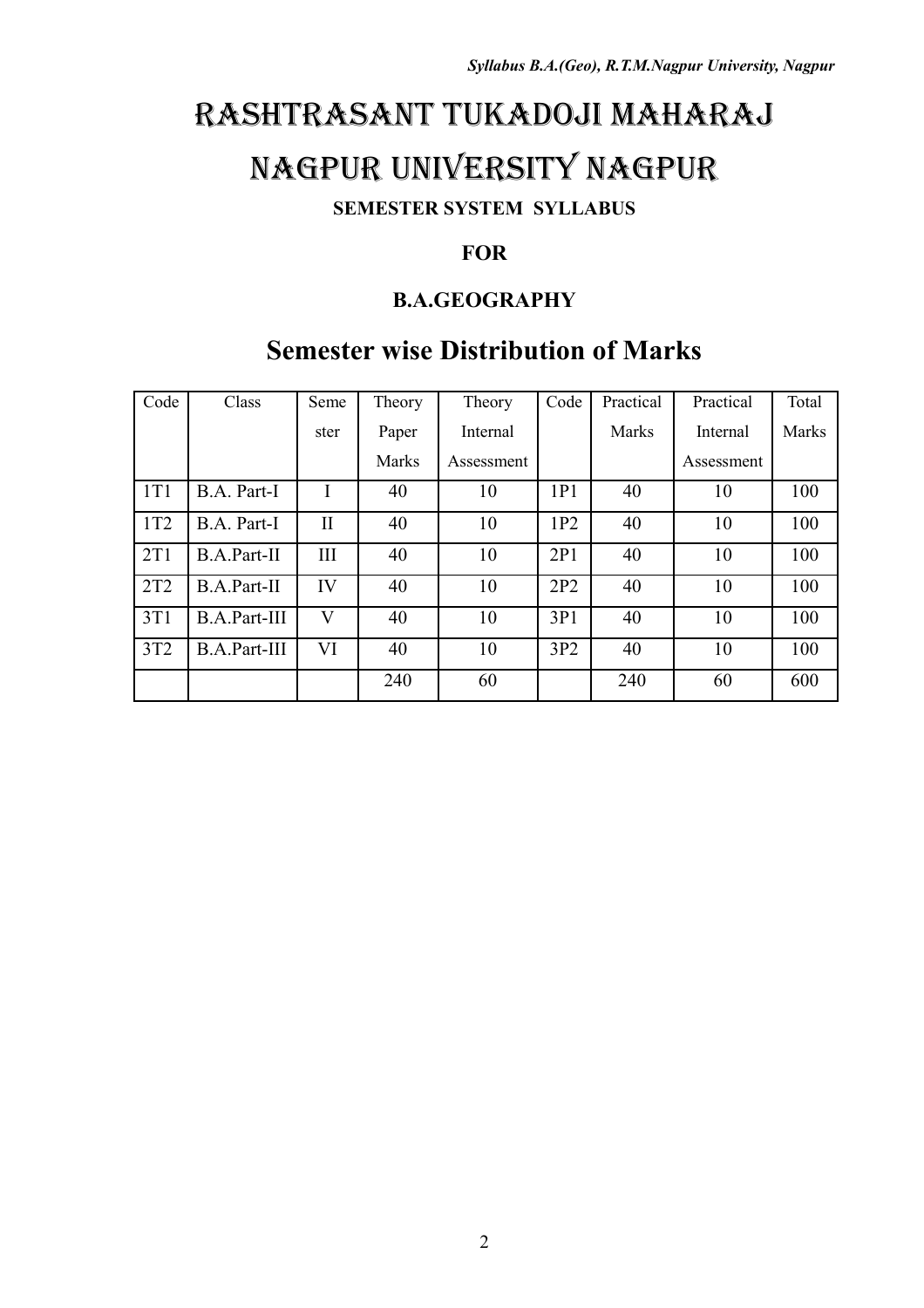### **PATTERN OF EXAMINATION**

#### **Theory:**

One theory paper of 40 marks each and of two hours duration will be conducted at the end of each semester.

#### **Practicals:**

1) One Practical examination of 40 marks of four hour duration in each semester will be conducted at the end of the same semester.

2) Practical examination in all six semester will be conducted by Internal and External examiners appointed by the University.

### **Internal Assessment for Theory Examination:**

1) Head of the department will carry out internal assessment of the students on the basis of evaluation report from the concerned teacher/ teachers, under the supervision of the principal of the college and will be done at the end of each semester.

2) Distribution of 10 marks of internal assessment is as under-

| i) Home Assignment | 05 marks |
|--------------------|----------|
| iii) Test Exam     | 05 marks |

### **Internal Assessment for Practical Examination:**

i) Test Exam 10 marks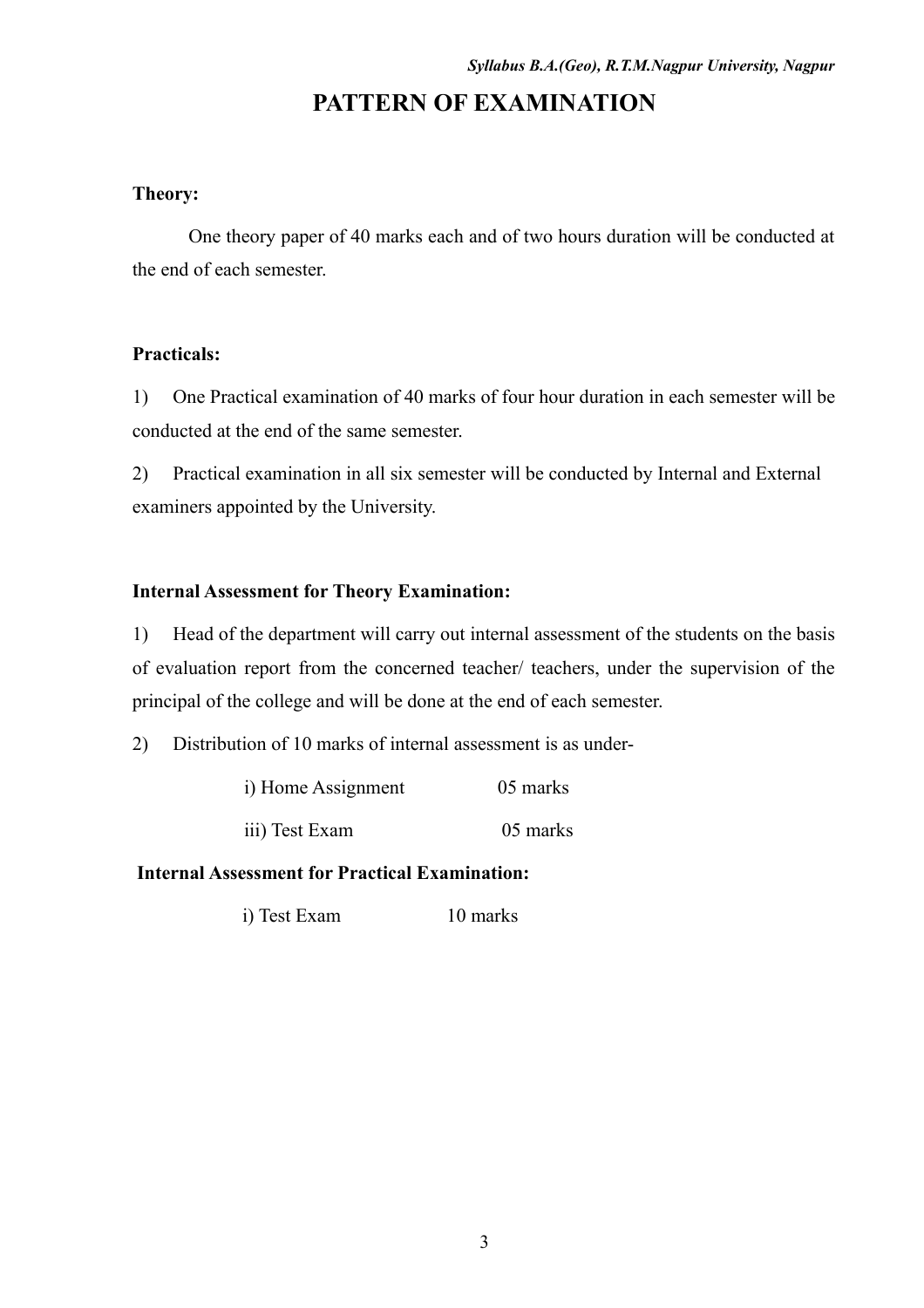### **Pattern of Question Paper**

### **Examination U.G. Level Geography**

**B.A.(Part-I)- Semester-I & II B.A.(Part-II)- Semester-III & IV B.A.(Part-III)- Semester-V & VI**

**Time – Two Hours Full Marks-40** 

### **Instructions- 1) All Questions are compulsory. 2) All Question carry equal marks.**

Que.No.1. Long answers question with Internal Choice from any Unit of 08 Marks.

Que.No.2. Long answers question with Internal Choice from any Unit of 08 Marks.

Que.No.3. Two Short answers question with Internal Choice from any Unit of 4X2=08 Marks.

Que.No.4. Two Short answers question with Internal Choice from any Unit of 4X2=08 Marks.

Que.No.5. Four very short answer question without internal choice 4X2=08 Marks.

**Note: 1) One question from each unit.**

**2) Question No.5 should be asked from all 4 units.**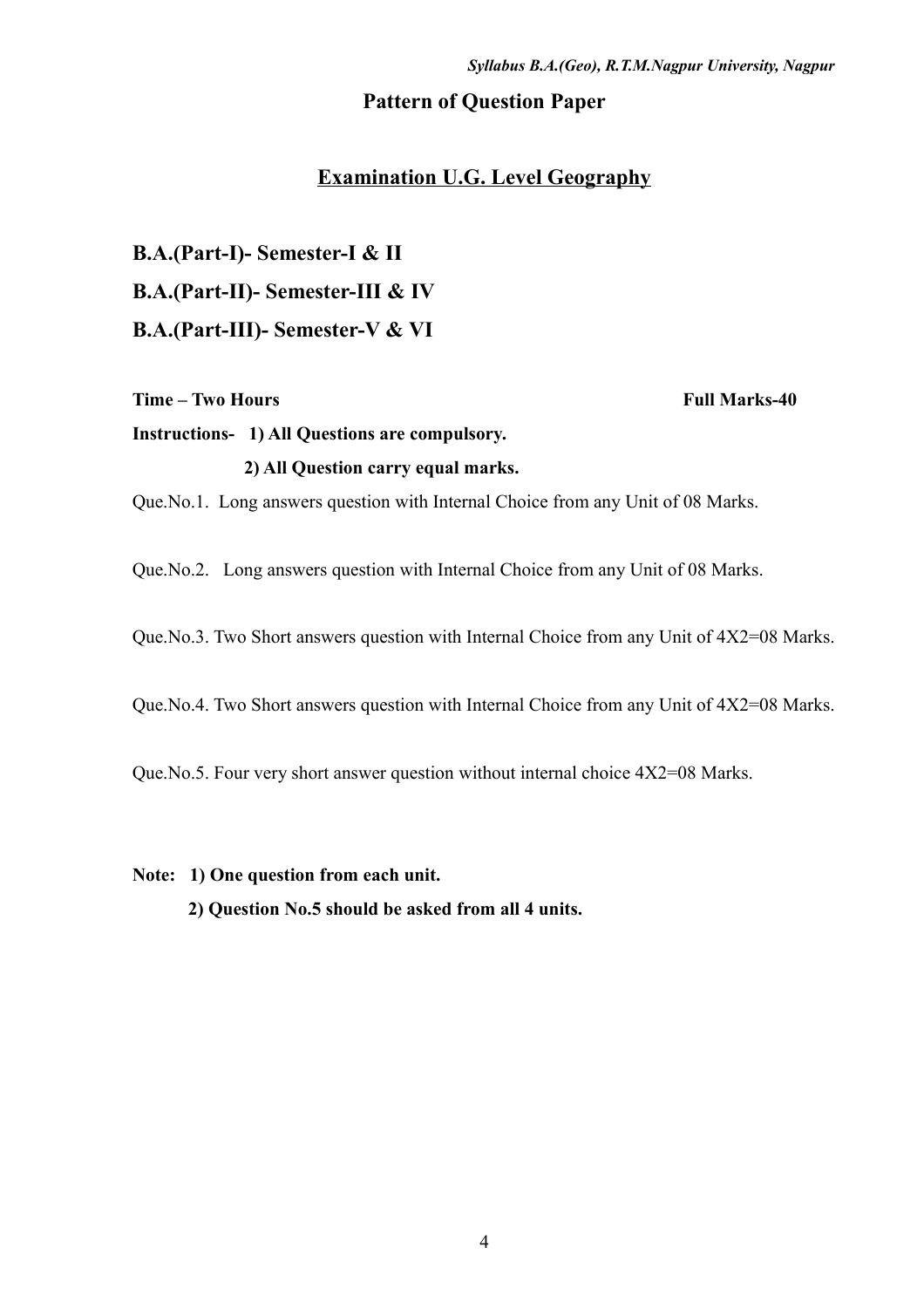### **Rules and Regulations**

- 1. There will be four periods per week for theory papers.
- 2. The batch of Practical class should not be exceeding 16 students.
- 3. There will be two periods per batch per week for practicals.
- 4. Passing Marks Theory + Internal =40% (Combined passing).
- 5. Passing Marks Practical+ Internal =40% (Combined passing).
- 6. Marks will not be allotted to student if he/she is found absent in study tour.

### **CERTIFICATE**

### Department of Geography

Name of College ……………………………………………………………………….

This is to certify that this practical record is the Original Practical works of Shri/ Kumari/ Smt. …………………………………………………………………

Class…………….. Semester…………….. During the academic year.

He/ She has attended/ not attained the field work/ Study tour prescribed by the RTM Nagpur University Nagpur.

Note: Student will not be allowed to appear in the practical examination without duly signed Practical record by teacher & Head of the Department

Signature of the teacher who taught the examinee

- 1) ……………………………………
- 2) ……………………………………
- 3) ……………………………………
- 4) ……………………………………

Head of Department

### **Rashtrasant Tukadoji Maharaj Nagpur University Nagpur B.A.I. Geography**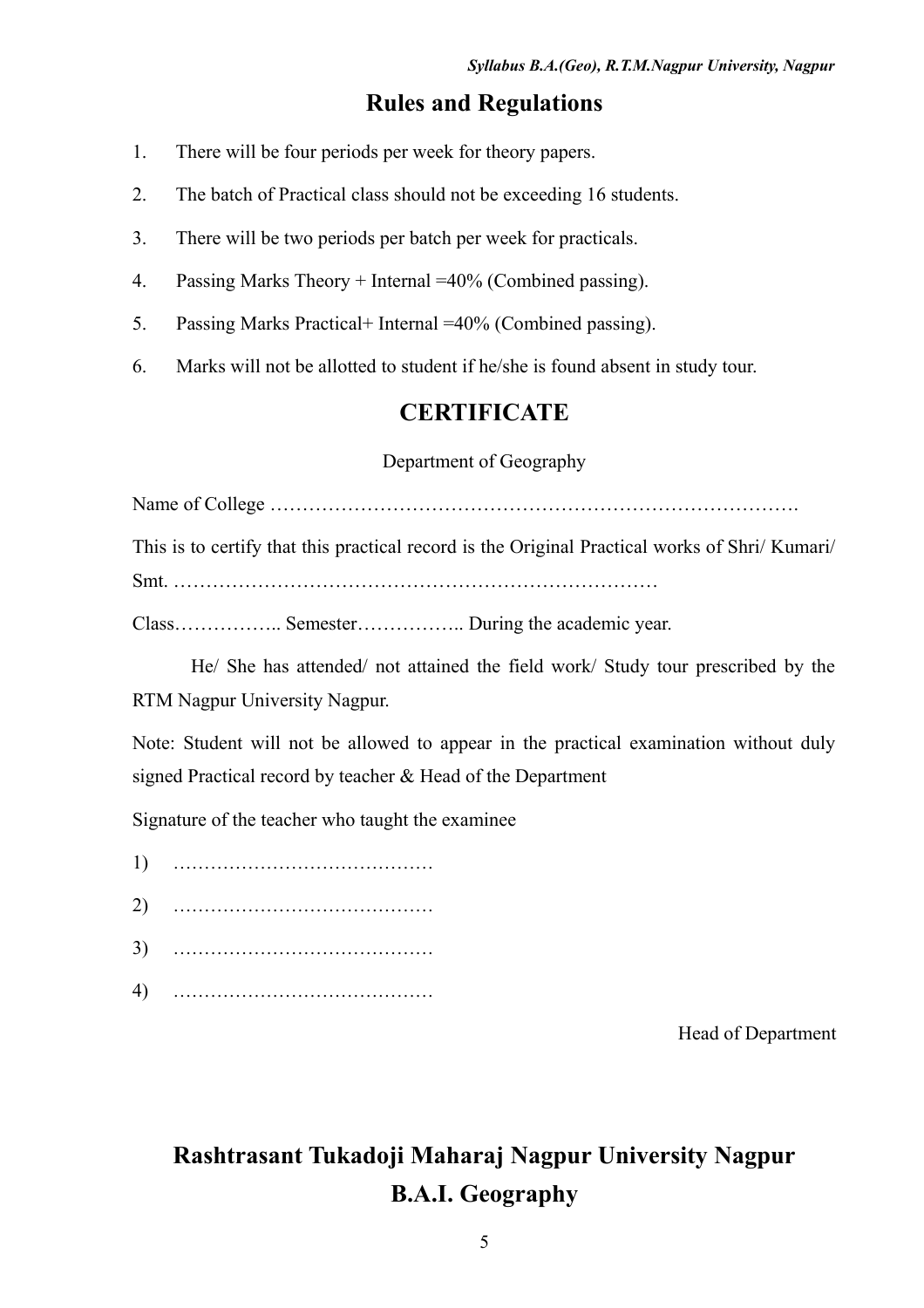### **Semester-I (1T1)**

Semester Exam: 40 Marks

Internal Assessment: 10 Marks

------------------------------------------------------------------------------------------------------

### **Introduction to Geography**

#### **Unit-I**

The Nature of Geography – Meaning, Definition, Scope, Approach, Objectives, Relevance of Geography; Place of Geography in the Classification of Sciences; Branches of Geography; Geography and other disciplines.

### **Unit-II**

The Physical Dimension in Geography, The Universe; The Solar System: Earth as an Unique Planet, The Earth Movement: Rotation and Revolution, Size and Shape of the Earth, Latitudes, Longitudes & Local time and Time zones, Phase of moon, lunar and solar eclipse.

#### **Unit-III**

Geography as a study of Environment; Man- Environment; Ecology and Ecosystem; Environmental Determinism, Possiblism, Neo-determinism; Dualism in Geography-Systematic/ Regional, Physical / Human; Complementarities.

### **Unit-IV**

A brief Historical overview of Geography as a discipline- contribution of ancient classical time and modern classical time geographers. Recent Trends in Geography with special reference to India; Imperatives for the future; Career Opportunities for Geographers. Contribution of ancient classical time and modern period classical time geographers.

### **Rashtrasant Tukadoji Maharaj Nagpur University Nagpur B.A.I. Geography Semester-I (1P1)**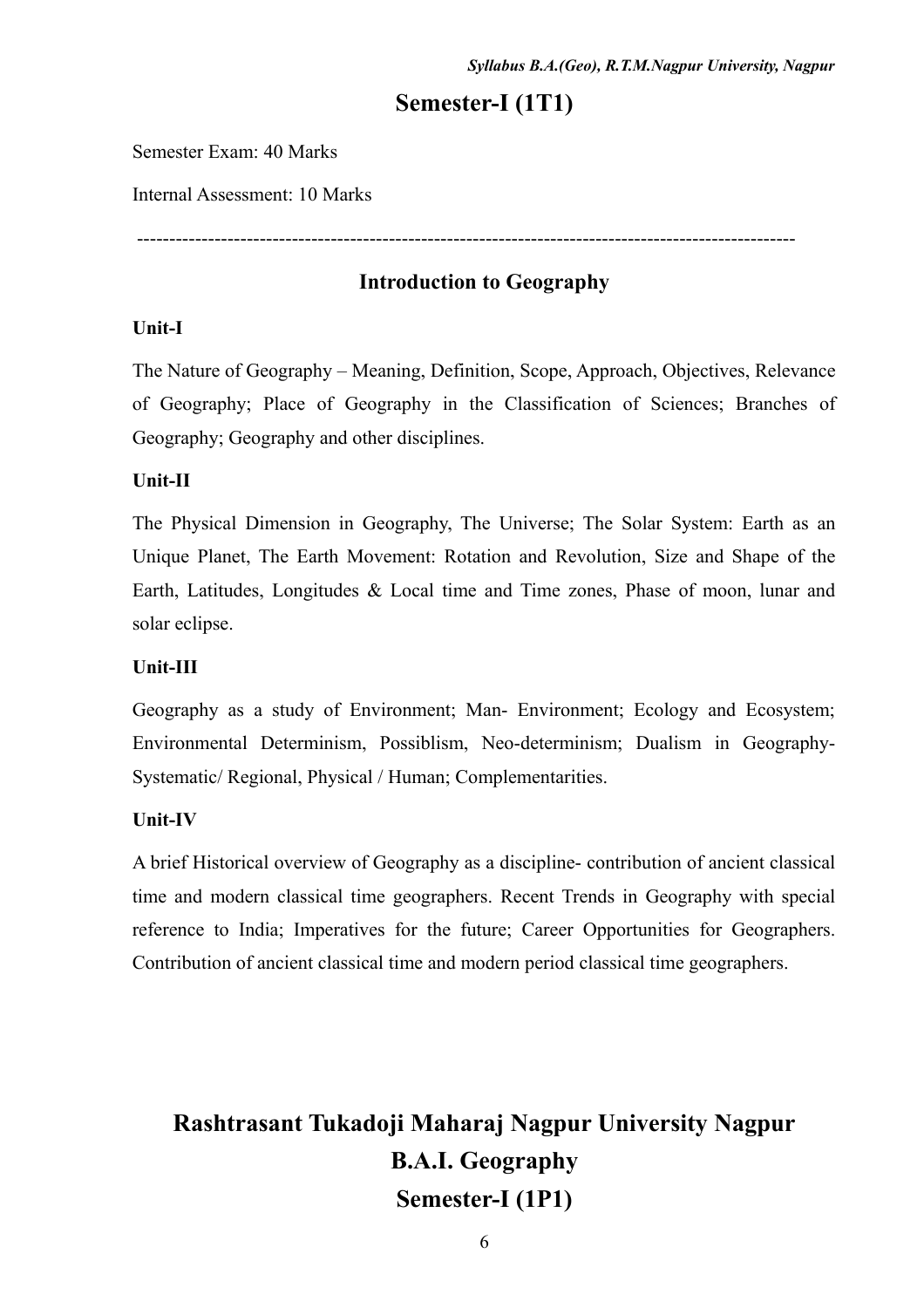### **Practical Geography**

Semester Practical Examination Marks:40 Internal Assessment: 10

### **Unit-I:**

Meaning Definition, Nature & Scope of Cartography, Globe & Maps, Essentials of maps, History of Map-Making, Types & Uses of Maps.

### **Unit-II:**

Scale:

- (A) Conversion of Scale: Statement to R.F. & R. F. to Statement
- (B) Linear Scale:-
- a) Simple Scale
- b) Comparative scale: Time and Distance
- c) Diagonal Scale

### **Unit-III**

Statistical Method

- a) Tabulation, Seriation and frequency distribution
- b) Measures of central tendency: Mean Median and Mode.

### **Plan of Practical Examination**

The following plan will be strictly followed to test the skill developed by the students. **1)** Introduction to Cartography (5 Marks)

| 2) Scale (Two Problems)                                | $(10 \text{ Marks})$ |
|--------------------------------------------------------|----------------------|
| 3) Statistical method-Tabulation Seriation and         |                      |
| Frequency distribution                                 | $(5$ Marks)          |
| 4) Statistical method- Central tendency (Two Problems) | $(10 \text{ Marks})$ |
| 5) Viva-voce                                           | $(5$ Marks)          |
| 6) Practical Records,                                  | $(5$ Marks)          |
| <b>Internal Assessment:</b>                            |                      |
| Test Exam                                              | $(10 \text{ Marks})$ |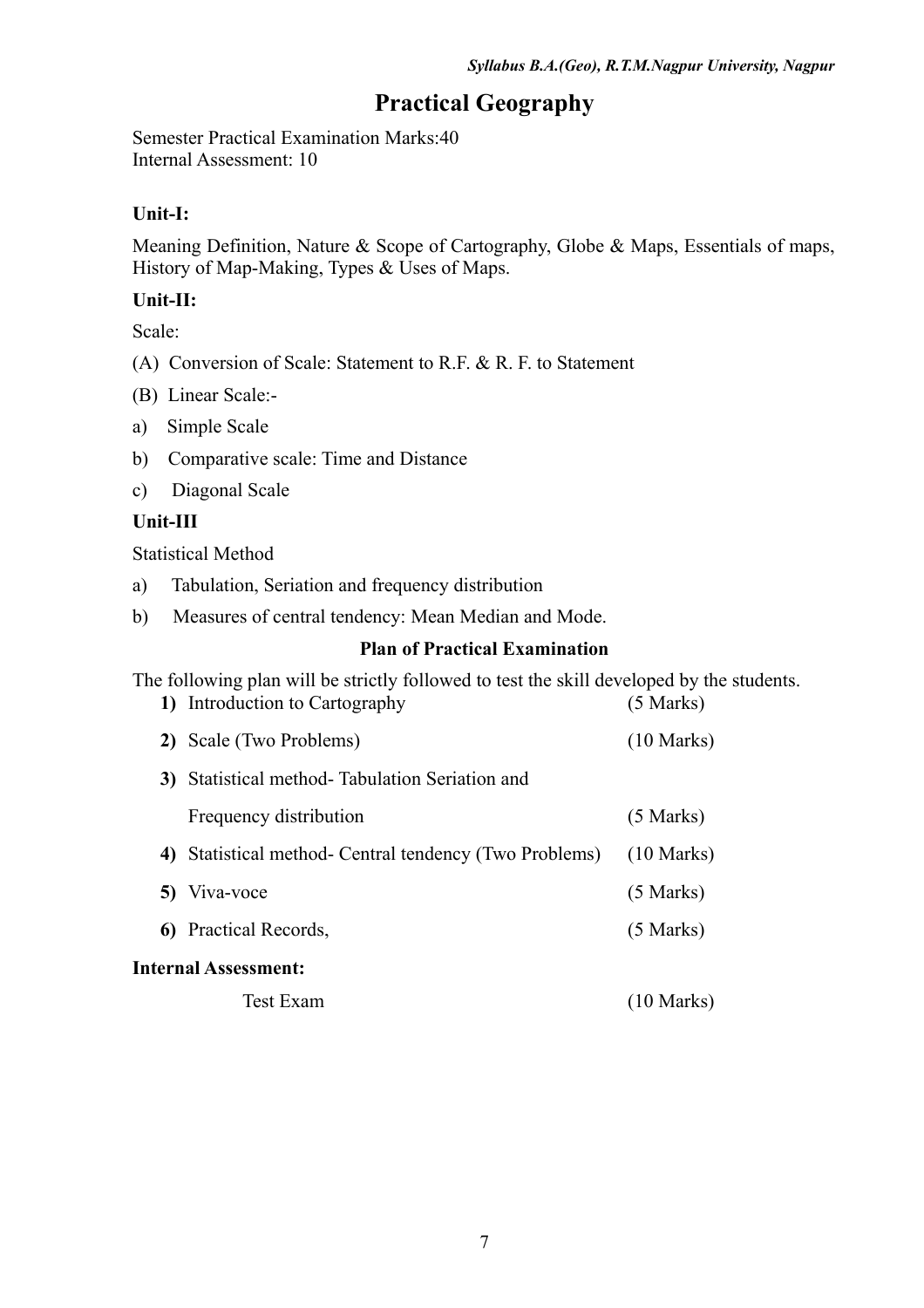------------------------------------------------------------------------------------------------------

### **Rashtrasant Tukadoji Maharaj Nagpur University Nagpur B.A.I. Geography Semester-II (1T2)**

Semester Exam: 40 Marks

Internal Assessment: 10 Marks

### **Physical Geography (Climatology)**

### **Unit-I**

Meaning, Scope and significance of Climatology, Atmospheric composition and structure, Elements of Weather and Climate, Insolation: Determinants & Distribution; Global energy Budget.

### **Unit-II**

Temperature: Factors, Horizontal & Vertical Distribution of Temperature and Processes of Heating & Cooling of the Atmosphere, pressure and wind, Vertical and Horizontal Distribution of Pressure, Planetary, Periodic and local winds, Monsoon.

### **Unit-III**

Atmospheric Moisture, Humidity, Evaporation and Condensation; Precipitation: Forms & Types; Rainfall; Air Masses and Fronts,; Concepts, Classification and Properties.

### **Unit-IV**

Atmospheric disturbances, Cyclones; Tropical & Temperature; Anticyclones, Thunderstorms and Tornadoes; Climatic Classification: Basis of Koppens Classification and types, Role of Climate in Human Life, Global Warming- General causes, Consequences and Measures of control.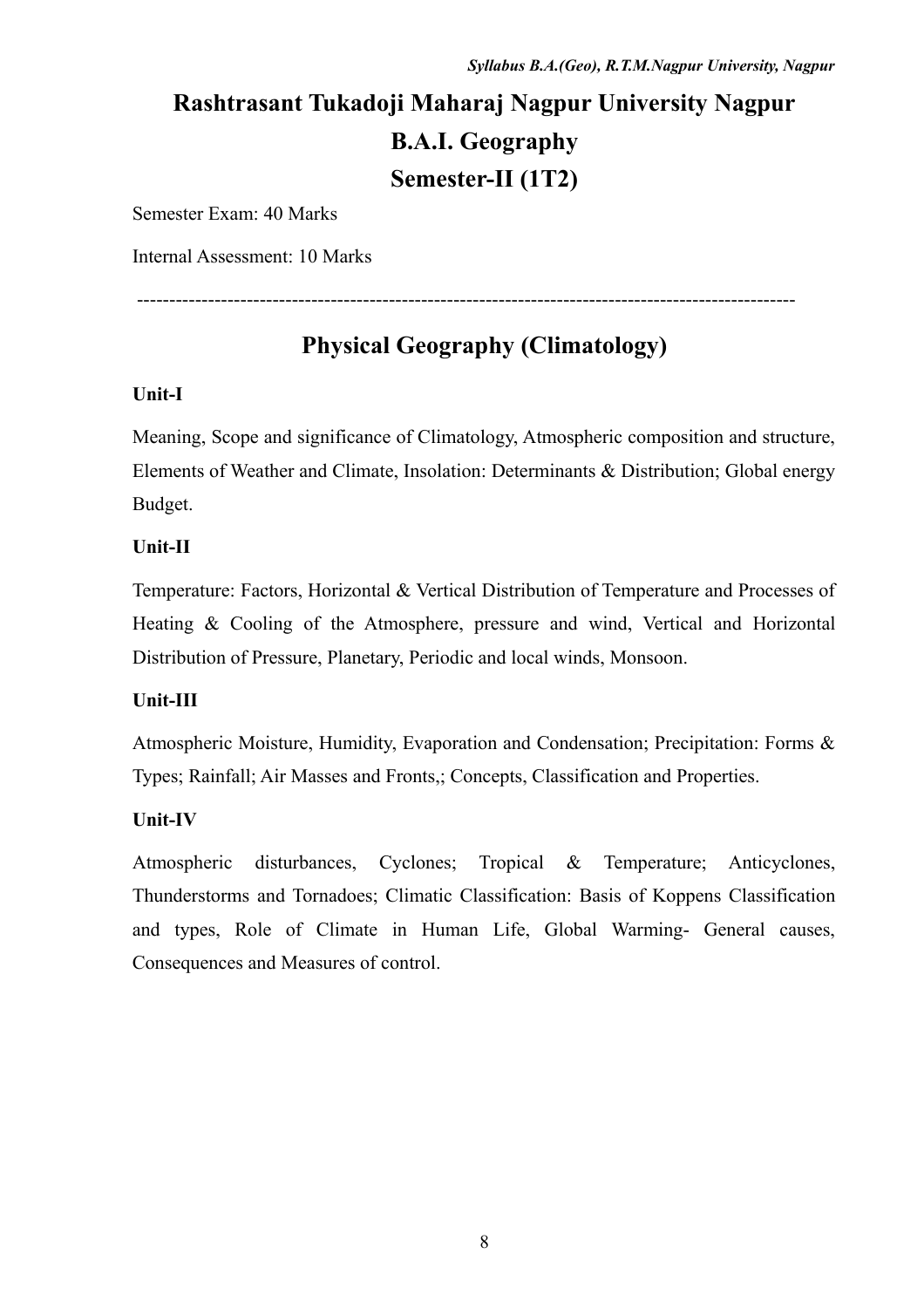### **Rashtrasant Tukadoji Maharaj Nagpur University Nagpur B.A.I. Geography Semester-II(1P2)**

Semester Practical Examination Marks:40 Internal Assessment: 10

### **Unit-I:**

Preparation of climatic maps and diagrams-

a) Preparation of Isopleths showing temperature, pressure and rainfall. (Each Two Examples)

b) Construction of Histogram, Hythergraph, Windrose Diagram and Taylor's Climograph.

### **Unit-II:**

Study of Indian daily Weather Maps: Showing summer, Rainy seasons and winter condition.

### **Unit-III:**

Study of following weather instruments:

- a) Maximum and minimum thermometer.
- b) Barometer
- c) Dry and Wet Bulb Thermometers
- d) Rain Gage and Anemometer & Wind vane

### **Unit-IV**

Instrumental Survey- Plane table Survey- Methods & Type.

### **Plan of Practical Examination**

The following plan will be strictly followed to test the skill developed by the students. **1)** Preparation of climatic maps and diagrams

| a) Isopleths                                    | $(6$ Marks)          |
|-------------------------------------------------|----------------------|
| b) Diagrams (Two Problems)                      | (8Marks)             |
| 2) Study of Indian daily Weather Maps           | $(6$ Marks)          |
| 3) Surveying                                    | $(6$ Marks)          |
| 4) Weather instruments                          | (4 Marks)            |
| 5) Viva-voce                                    | $(5$ Marks)          |
| 6) Practical Record, Attendance and Punctuality | $(5$ Marks)          |
| <b>Internal Assessment:</b>                     |                      |
| <b>Test Exam</b>                                | $(10 \text{ Marks})$ |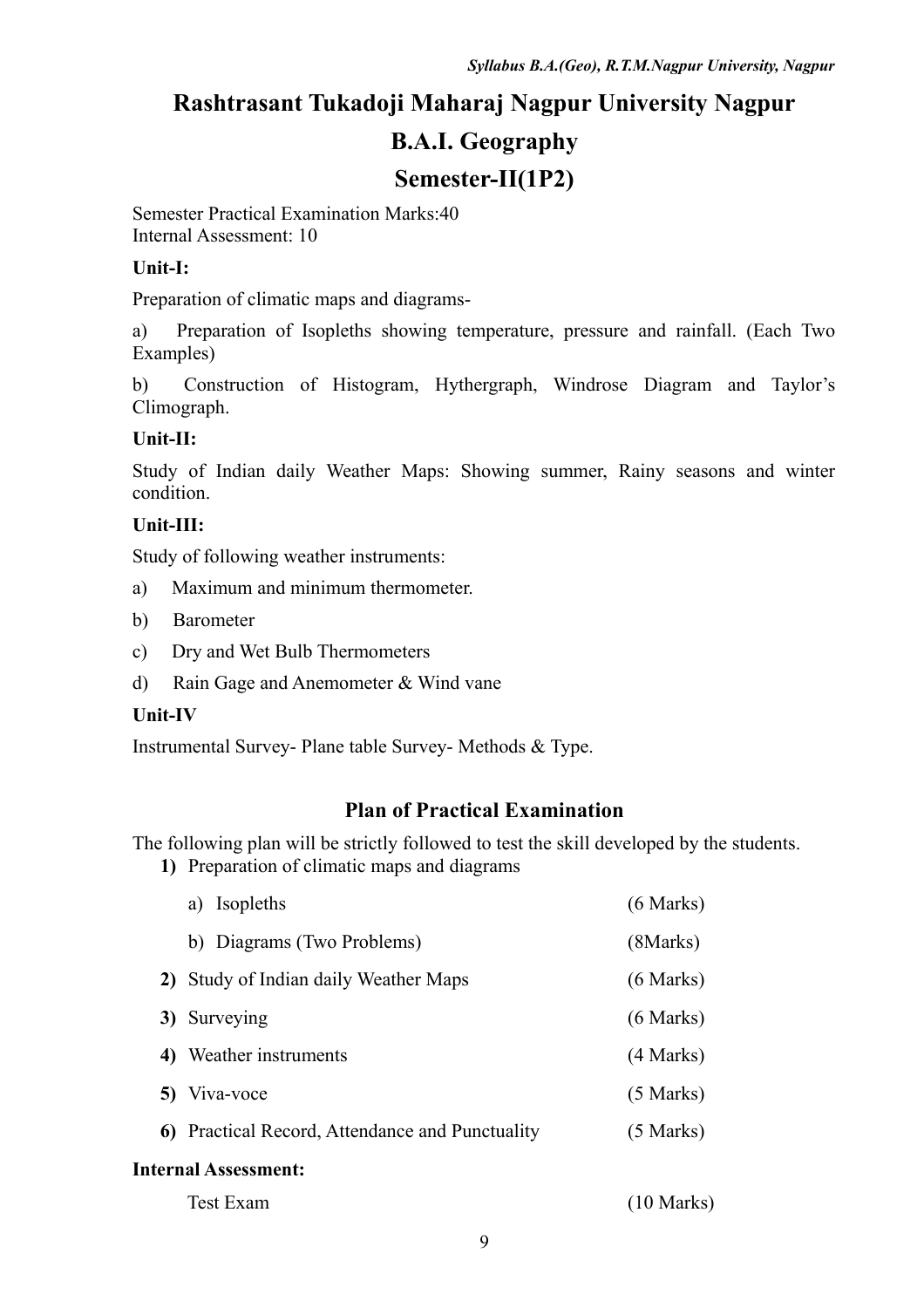### **Suggested Readings**

1. Contemporary American Geography; Routlege New Jersy 1992

2. Dikshit R.D. Geographical Thought- A contextual History of Ideas. Prentice Hall of India Pvt. Ltd 2000.

3. Dohrs. F. E. and Sommers, L.W. (sds.) Introduction to Geography, Thomas Y. Crowell Co. Chicago, 1959.

4. Harvey, David: Explanation in Geography Edward- Amold, London, 1972.

5. Holt-Jensen, A Geography: Its History and Concepts, Longmans, 1980

6. Husain, Majid: Evolution of Geographical Thought, RawatPublicaions, Jaipur, 1984

7. James, P.E. All Possible Worlds: A History of Geographical Ideas. Sachin Publication, Jaipur.

8. Johnston, P.J. and Claval, P. (eds) Geography Since the Second World War. Croom Helm London/ Bernes and Noble, N.J. 1984

9. Jones, PA/: Field work in Geography, Longmans 1968

10. Lownsburg J.F. and Aldrich F.T. Introduction to Geographical Methods and Techniques, Charles Marrili., Columbus, 1979.

11. Matthews J.A. and Herbert D.T.; Geography; A very short introduction, oxford university press New York 2009

12. Minshull, R: The changing Nature of Geography. Hutchinson University Library, London, 1970

13. Wooldridge S.W.: The Geographer as Scientist, Thomas Nelson and Sons Ltd. London. 1956.

14. Barry, R. G. and Carleton, M. (200 I): Synoptic and Dynamic Climatology, Rout ledge, London.

15. Chorley, R.J. (200 I): Atmosphere, Wea-Oimate, Methuen, and London.

16. Critchfield, H. J. (2002): General Climatology. Prentice- Hall of India, New Delhi.

17. Finch, J.E. and Trewartha .G.T.: Elements of weather and Climate. Prentice –Hall London.

18. Kendrew W.e. (1998): Climatology. Edward Arnold London 5<sup>th</sup> edition.

19. Lal, D.S. (1986): Climatology. Chaitanya Publications, Allahabad.

20. Oliver J.E. and Hidore, J.J. (2003): Climatology: An Atmospheric Science, Pearson Education Private Ltd. Pratapganj, Delhi.

21. Robinson P.J. and Henderson, S. (1999): Contemporary Climatology,  $2^{nd}$  edition, Pearson Education Ltd. Harlow, UK.

22. Singh M.B. (1998): JalvayuAvamSamudraVigyan. Tara Book Agency, Varanasi.

23. Singh M.B. (1999): JalvayuAvamSamudraVigyan. Tara Book Agency, Varanasi.

24. Singh S. (2005): Climatology. PrayagPustakBhawan, Allahabad.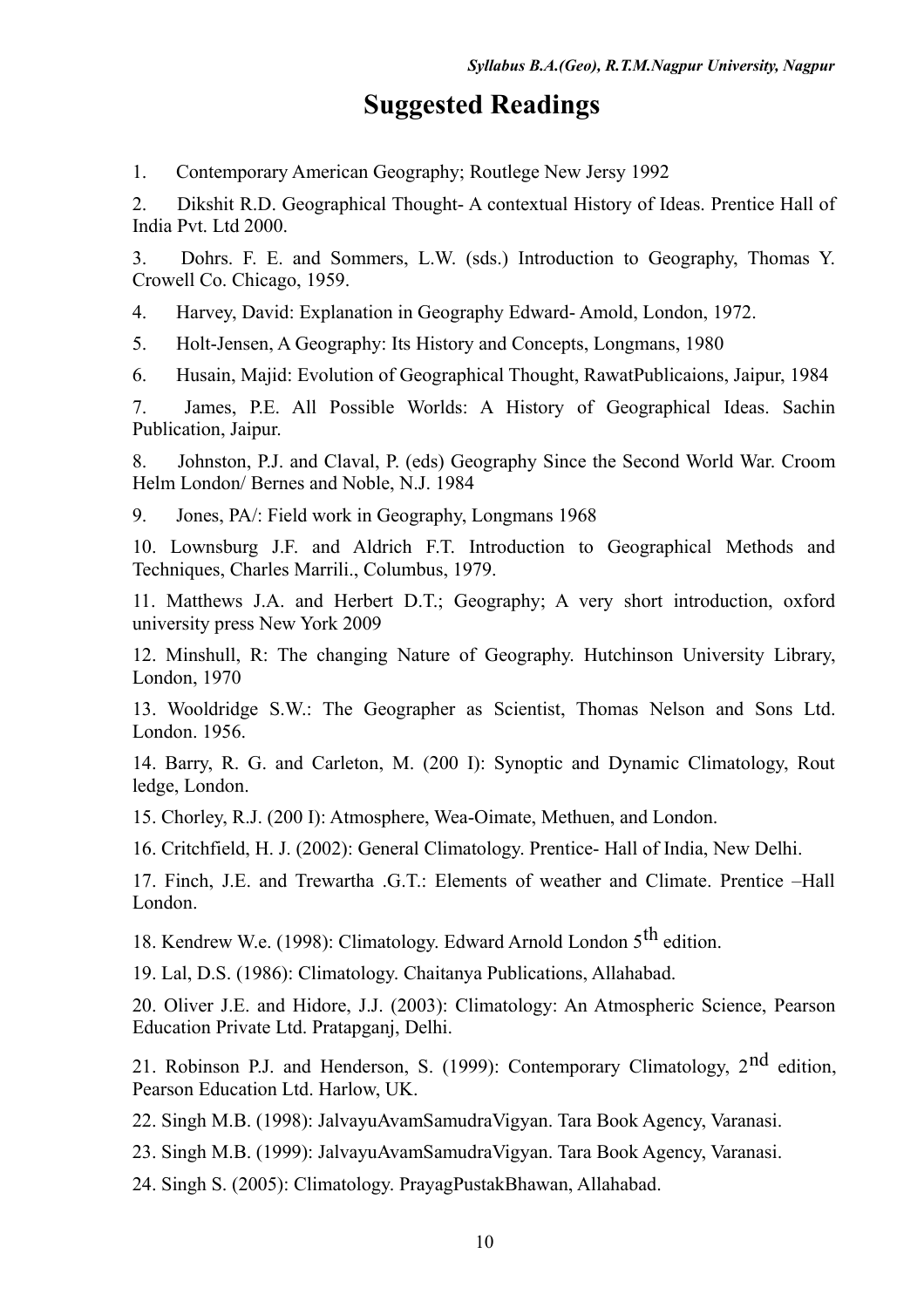25. Singh S. (2006): Climatology. PrayagPustakBhawan, Allahabad.

26. Anthes, R. (1997) Meteorology, Seventh Edition PHI, New Delhi.

27. F. J. Mankhouse- maps and Diagram- B.L. Publication Pvt. Ltd.

28. डॉ. वेळापूरकरडॉ. के. बी. कनकूरे ''भौगोलिकविचारधारांचाविकास'' संध्या उगाडेप्रकाशनउदगिर.

29ण प्रा. के. टी. कोलते, प्रा. श्रीमती. सुमतीकूबडे, प्रा. माधवपूराणिकः भूगोलशास्त्राचीमूलतत्वे, विद्य ाप्रकाशननागपूर.

30ण डॉ. जयकूमारमगर : हवामानशास्त्र, विद्याप्रकाशन, नागपूर.

31ण्डॉ. पी.एम. नागतोडेः हवामानपरिचय, विद्याप्रकाशन, नागपूर.

- 32ण् डॉ. सारंगः प्राकृतिकभूविज्ञान, विद्याप्रकाशन, नागपूर.
- 33ण् प्रा. डी. वाय. अहिरावआणिप्रा.इ.के. करंजखेलेः प्रात्याक्षिकभूगोल, सुदर्शनप्रकाशन.
- 34<sup>0</sup> डॉ. जयकुमारमगर व डॉ. जगतापः प्रात्याक्षिकभूगोलभाग 1, 2, 3 विद्याप्रकाशननागपूर.
- 35ण् डॉ. अर्जुनकुंभार : प्रात्याक्षिकभूगोल.
- 36ण् डॉ. डी.एस.लाल : जलवायुविज्ञान
- 37ण डा. अल्कागौतम : जलवायू एव सागरविज्ञान
- 38ण सिंहरविंद्र : भौतीकभूगोल
- 39ण् भार्मा : प्रायोगीकभूगोल 40. हिरालालप्रायोगीकभूगोल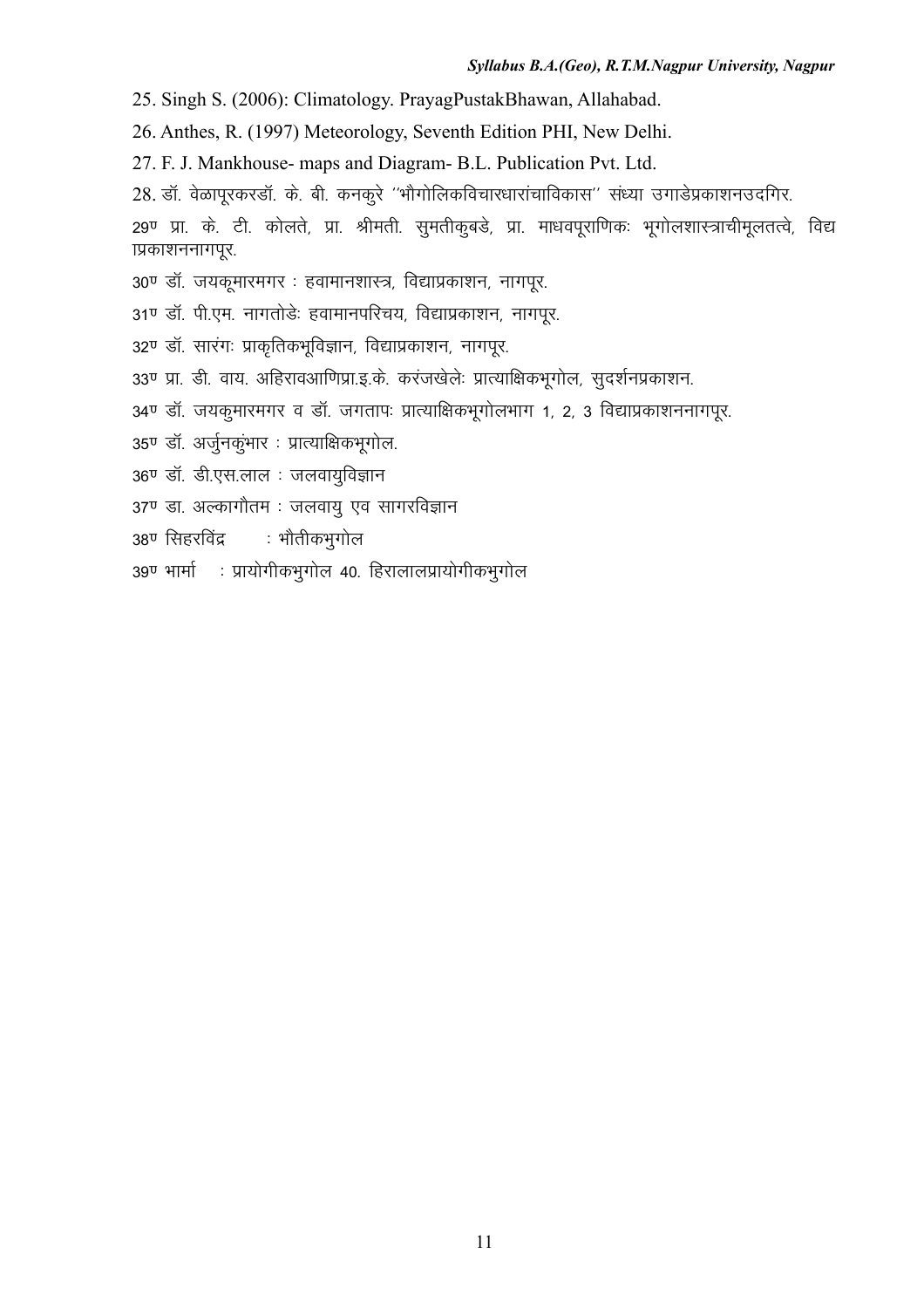### **Rashtrasant Tukadoji Maharaj Nagpur University Nagpur**

### **B.A.II. Geography**

### **Semester-III (2T1)**

Semester Exam : 40 Marks

Internal Assessment: 10 Marks

------------------------------------------------------------------------------------------------------

### **Geomorphology**

### **Unit-I-**

The nature and scope of physical Geography, The place of Geomorphology in physical Geography, Geological time scale, Earth's interior, Rocks- origin and composition, types & their characteristics.

### **Unit-II**

Wegner's theory of continental Drift, Plate tectonic, Isostasy, Earth movements-orogenic and eperogenic, Earthquakes and volcanoes.

### **Unit -III**

Weathering, Geomorphic agents and process-erosion, transportation and deposition, Concept of cycle of erosion, Interruption of cycle of erosion.

### **Unit –IV**

Fluvial, Glacial, Arid, Karst and Coastal landforms.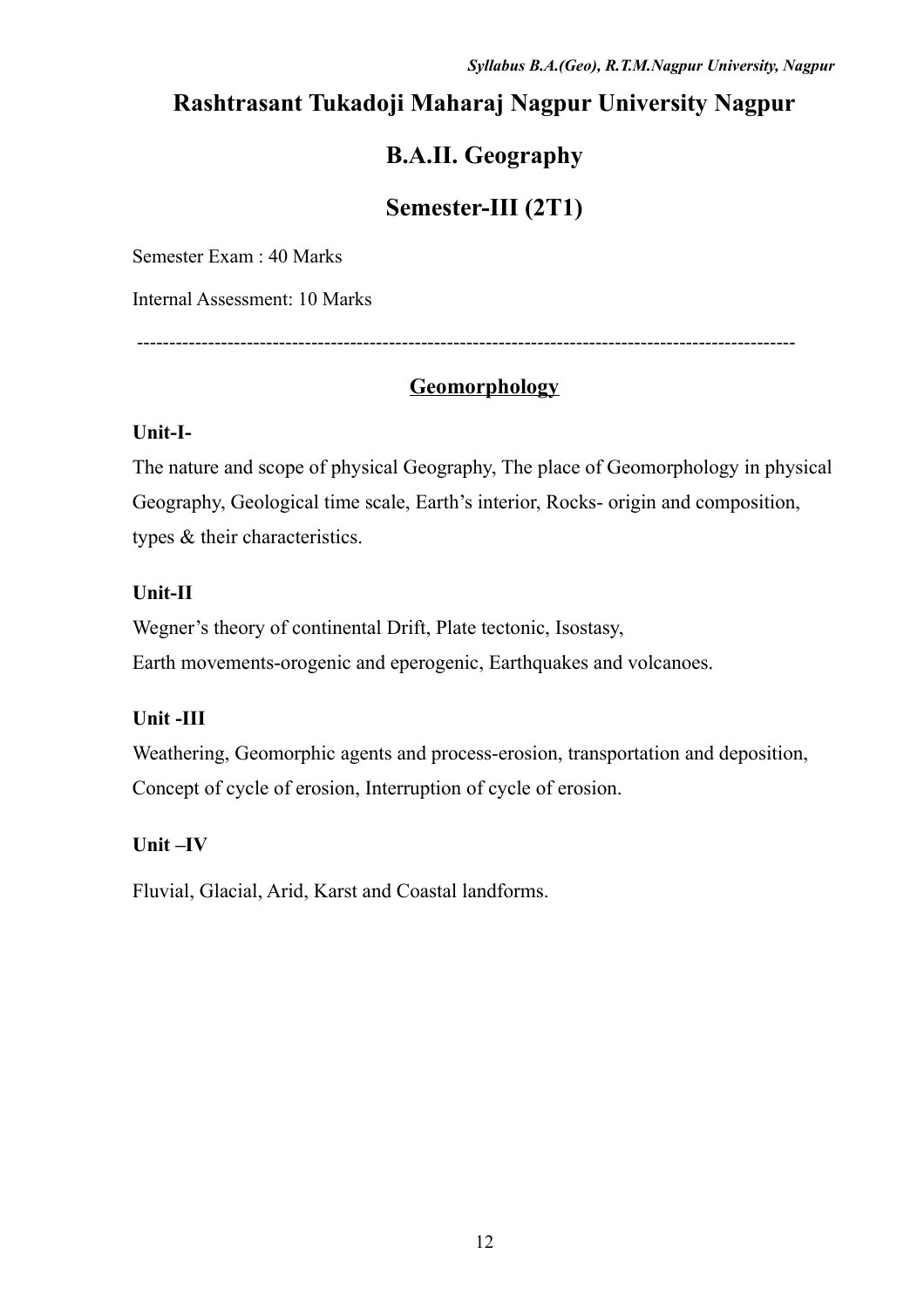### **Rashtrasant Tukadoji Maharaj Nagpur University Nagpur B.A.II. Geography Semester-III (2P1) Practical Geography**

Semester Practical Examination Marks:40 Internal Assessment: 10

### **Unit-I**

Preparation of relief Maps and diagrams.

a) Representation of different landforms by contours

b) Study of contours maps representing different relief features with the help of profiles.

### **Unit-II**

Drawing of profiles- Serial, superimposed, composite and projected and their relevance in landform analysis.

### **Unit-III**

Study of topographical Maps-Classification and scale, interpretation of GOI toposheets of a hilly, plateau and plain area of India in respect of (i) relief, (ii) drainage (iii) Settlement, (iv) communication pattern.

### **Plan of Practical Examination**

| 1. Representation of different landforms by using contours | $(5$ Marks)          |
|------------------------------------------------------------|----------------------|
| 2. Study of Contour maps representing different relief     | $(5$ Marks)          |
| features with the help of profiles.                        |                      |
| 3. Drawing of Profiles-serial, superimposed and compound   | $(10 \text{ Marks})$ |
| 4. Question on the study of topographical maps.            |                      |
| (I) Classification of Maps $\&$ Scale of GOI toposheets    | $(5$ Marks)          |
| (II) Interpretation of topographical Map.                  | $(5$ Marks)          |
| 5. Viva-voce.                                              | $(5$ Marks)          |
| 6. Practical record, attendance and punctuality            | $(5$ Marks)          |
| <b>Internal Assessment:</b>                                |                      |
| <b>Test Exam</b>                                           | $(10 \text{ Marks})$ |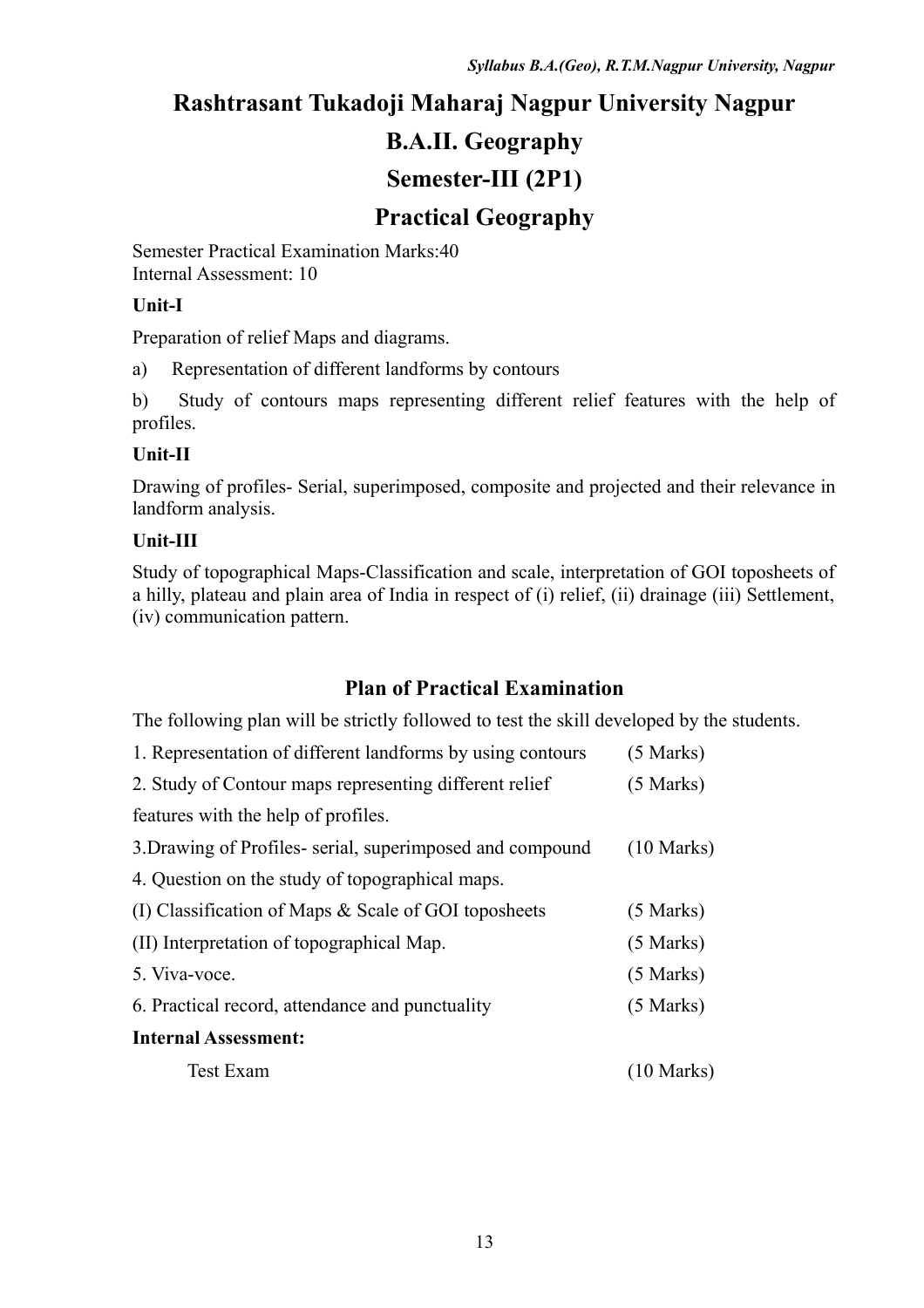### **Rashtrasant Tukadoji Maharaj Nagpur University Nagpur B.A.II. Geography Semester-IV (2T2)**

Semester Exam: 40 Marks

Internal Assessment: 10 Marks

### **Human Geography**

------------------------------------------------------------------------------------------------------

### **Unit-I**

Nature and scope of human geography, Branches of human geography. Human racesmeaning, criteria of racial types, brief history of racial classification, races of India.

### **Unit-II**

Early economic activities of mankind, food gathering, hunting, fishing and shifting cultivation. Human adaptation to the environment (i) Cold region- Eskimo!, Hot region-Bushman, Beduin, (iii) Plateau- Gonds, Masai (iv) Mountain- Gujjars.

### **Unit-III**

Distribution of world population, physical, economic and social factors influencing spatial distribution, concepts of over, under and optimum population. Population Theoriesclassical and modern. Migration- aspects of migration, major migrations of the world, effects of migration.

### **Unit-IV**

Population regions of India, problem of over population in India, remedial measures, Population policies in India.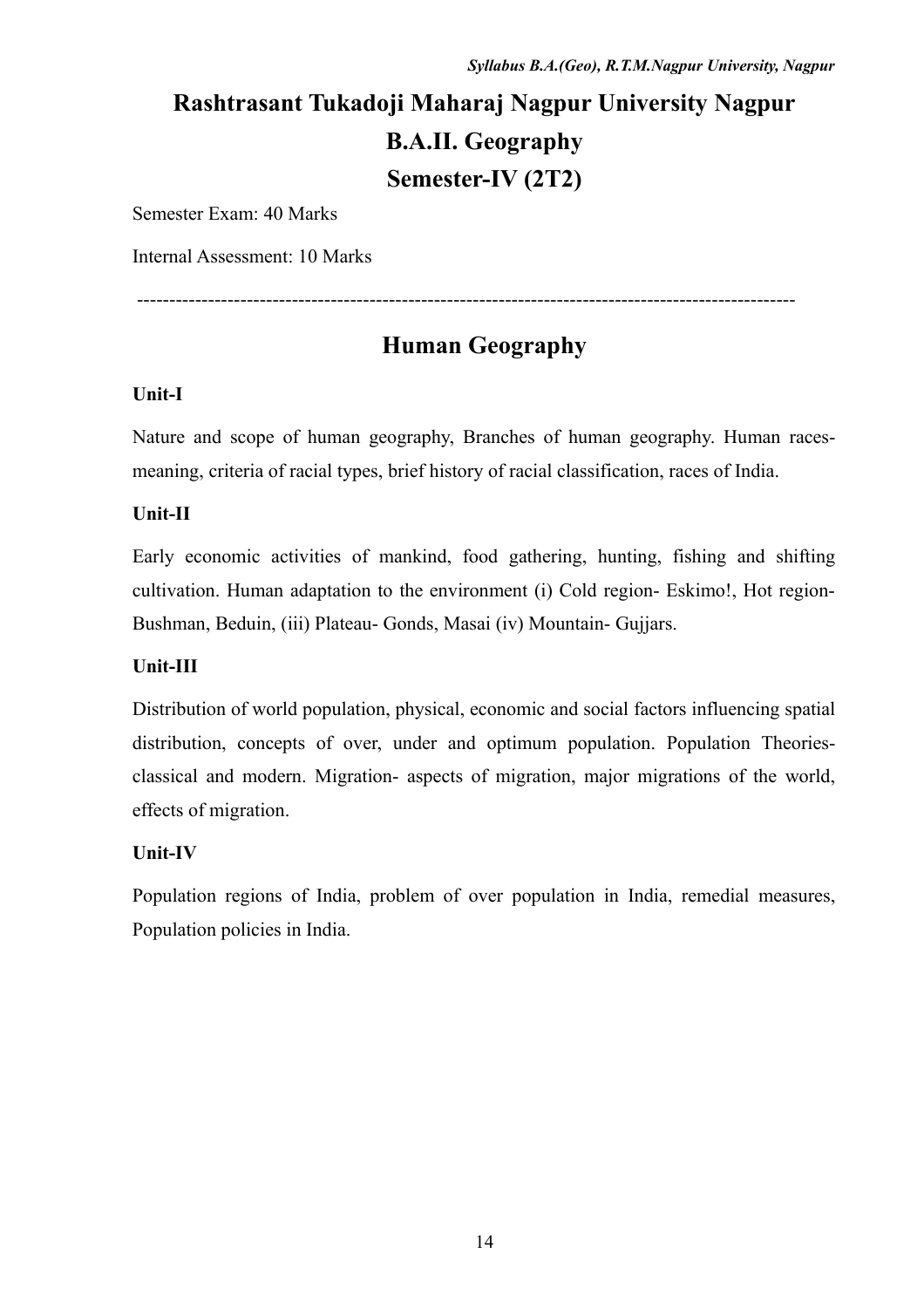# **Rashtrasant Tukadoji Maharaj Nagpur University Nagpur B.A.II. Geography Semester-IV (2P2)**

### **Practical Geography**

Semester Practical Examination Marks:40 Internal Assessment: 10

### **Unit-I:**

Construction Merits, Demerits, characteristics and uses of the following Projections-

(i) Simple cylindrical projection

(ii) Cylindrical equal area projection

(iii)Conical projection with one standard parallel

(iv)Conical projection with two standard parallel.

### **Unit-II:**

Use of Statistical method-

Measuring of dispersions

(i) Mean Deviation, (ii) Quartile Deviation, (iii) Standard Deviation

### **Unit-III:**

Use of line and Bargraphs for representing population, agriculture, industry and transport data. (Simple, multiple and compound)

### **Unit-IV**

Field study of topographical features.

### **Plan of Practical Examination**

| 1.(a) Construction of Projection                | $(8$ Marks) |
|-------------------------------------------------|-------------|
| (b) Merits, demerits and use of projection      | (2 Marks)   |
| 2. Statistical Method (Two Examples)            | $(8$ Marks) |
| 3. (a) Use of Bargraphs                         | (4 Marks)   |
| (b) Use of Linegraphs                           | (4 Marks)   |
| 4. Field Study of topographical features        | (4 Marks)   |
| 5. Viva-voce.                                   | $(5$ Marks) |
| 6. Practical record, attendance and punctuality | $(5$ Marks) |
| <b>Internal Assessment:</b>                     |             |
| Test Exam                                       | (10 Marks)  |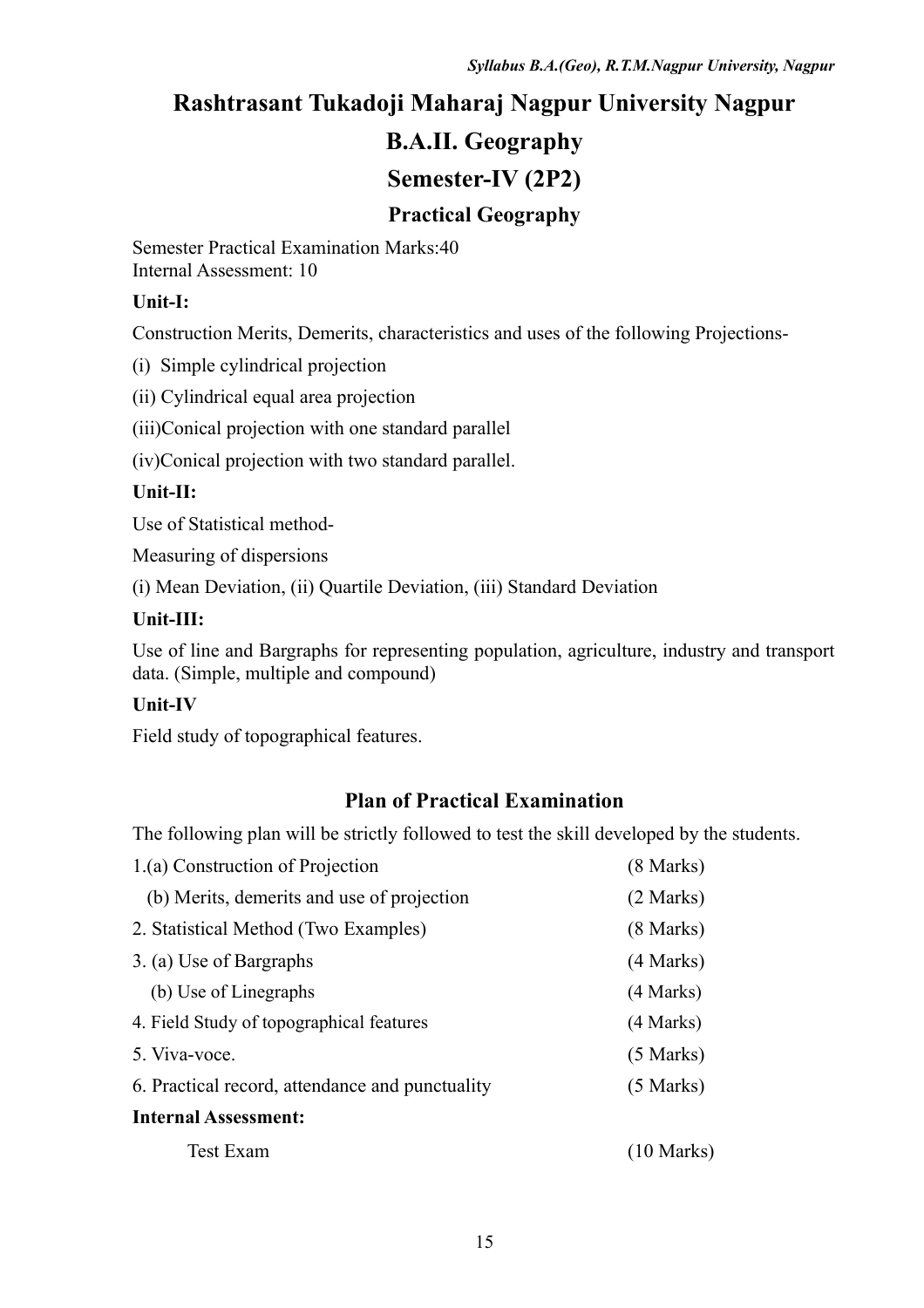### **Rashtrasant Tukadoji Maharaj Nagpur University Nagpur B.A.III. Geography Semester-V (3T1)**

Semester Exam: 40 Marks

Internal Assessment: 10 Marks

### Geography of Maharashtra

------------------------------------------------------------------------------------------------------

#### **Unit-I**

Maharashtra- Geographical location and extent, Administrative divisions. Physiography and drainage- Main physiographic divisions, Drainage pattern.

#### **U nit-II**

Climate- Regional and seasonal variations, Major climatic regions. Forest- Major forest types and their distribution, forest conservation. Soil- Major soil types and their distribution, soil conservation.

#### **Unit-III**

Agriculture- Production and distribution of major crops (Rice,Wheat, Cotton,Sugarcane) Industries –Major agro based industries- (Cotton textile, sugar) Major Industrial regions. Mineral and power resources-Distribution and utilization of Iron ore, Manganese, Coal and major hydro and thermal power projects. Tourism- Importance, factors influencing, development of Tourism, Tourism in Maharashtra.

#### **Unit-IV**

Population- Distribution, Density, growth and problems, urbanization, Migration - causes and effects.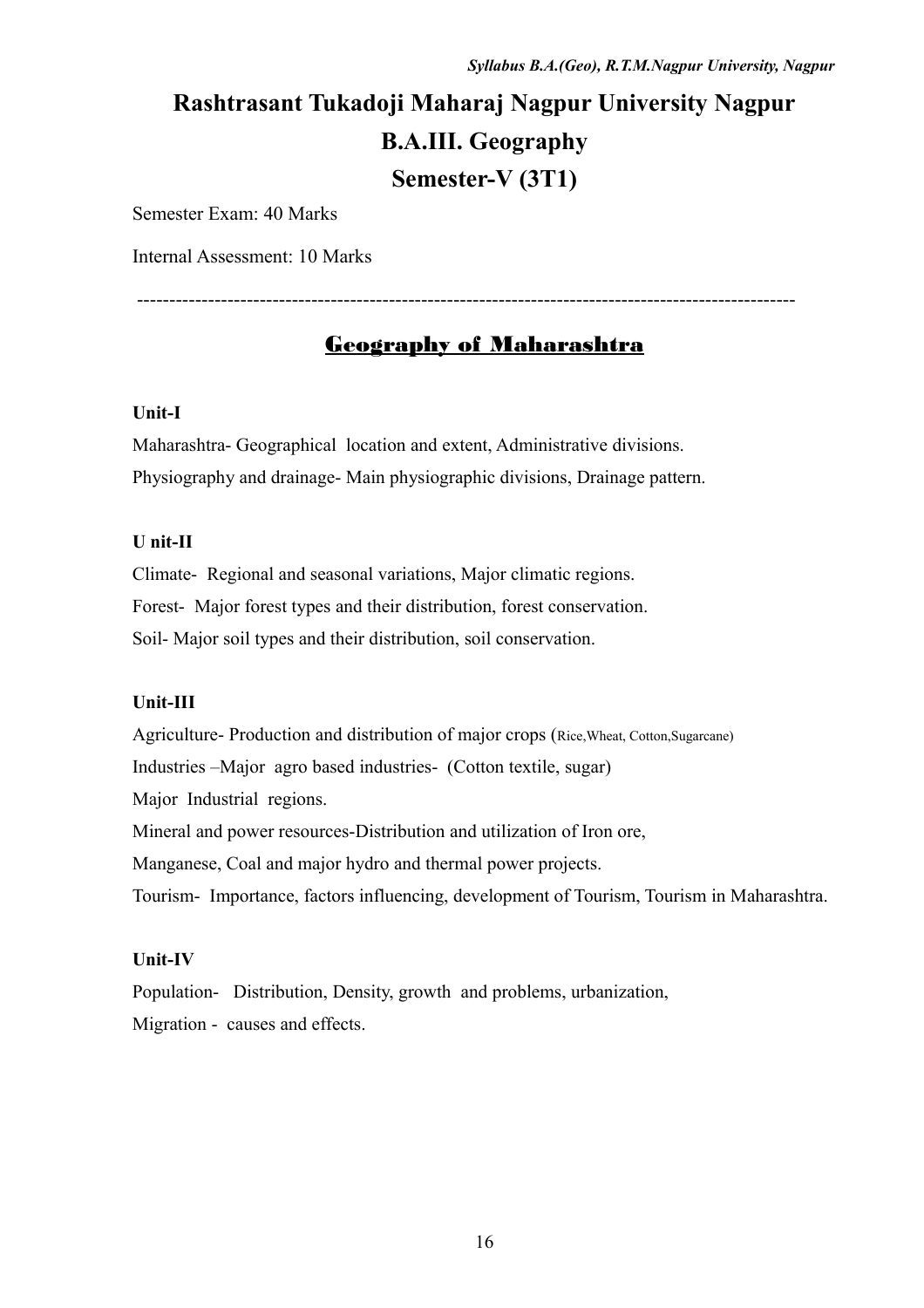# **Rashtrasant Tukadoji Maharaj Nagpur University Nagpur B.A.III. Geography**

### **Semester-V (3P1)**

### **Practical Geography**

Semester Practical Examination Marks:40 Internal Assessment: 10

### **Unit-I:**

Enlargement & Reduction by Graphical Method.

### **Unit-II:**

a) Prismatic Compass Survey

I) Correction of Bearings

II) Plotting of Bearing and Closing Error.

### **Unit-III:**

Representation of Statistical Data

- a) Diagrams- I) Divided Circle (Pie)
- ii) Divided Rectangle
- iii) Pyramid- Simple,Compund.
- b) Maps- I) Dot II) Proportinal Circle III) Choropleth

### **Plan of Practical Examination**

| 1. Enlargement and Reduction                    | $(5$ Marks)          |
|-------------------------------------------------|----------------------|
| 2. (a) Correction of Bearings                   | (4 Marks)            |
| (b) Plotting and closing error.                 | $(6$ Marks)          |
| 3. (a) Preparation of diagrams.                 | (7 Marks)            |
| (b) Preparation Maps.                           | $(8$ Marks)          |
| 5. Viva-voce.                                   | $(5$ Marks)          |
| 6. Practical record, attendence and punctuality | $(5$ Marks)          |
| <b>Internal Assessment:</b>                     |                      |
| <b>Test Exam</b>                                | $(10 \text{ Marks})$ |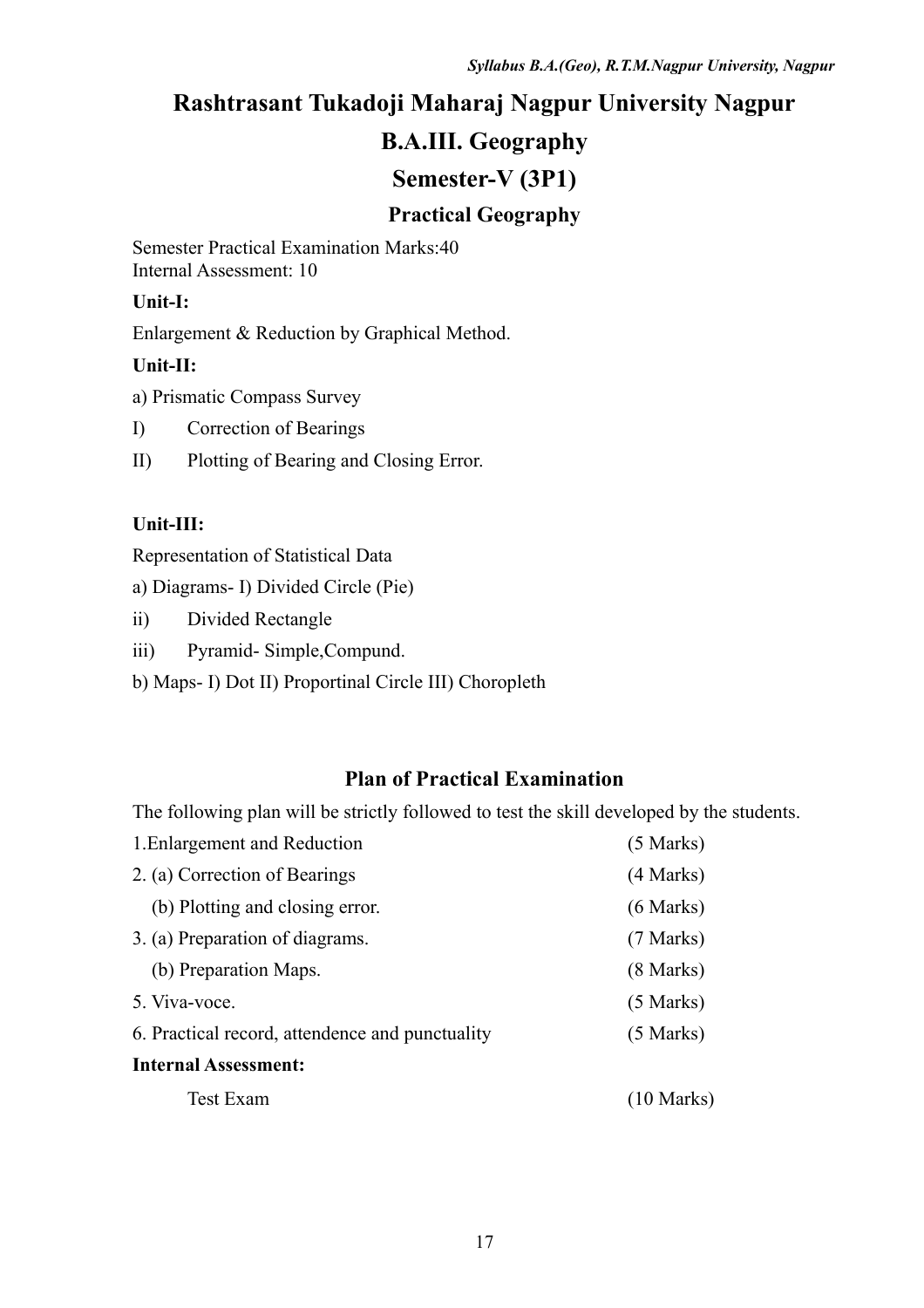### **Rashtrasant Tukadoji Maharaj Nagpur University Nagpur B.A.III. Geography Semester-VI (3T2)**

Semester Exam: 40 Marks

Internal Assessment: 10 Marks

------------------------------------------------------------------------------------------------------

### **Geography of India**

#### **Unit-I**

India in the context of Southeast and South Asia; India: a land of diversities; unity within diversities.

Major terrain elements of India and their role in shaping physical landscape of India. Drainage systems of India and their functional significance.

#### **Unit-II**

Regional and seasonal variations of climate- The monsoon, Climatic regions of India. Soil types of India, Vegetation types and distribution.

Forest, minerals (Iron-ore, Manganese) and power resources(Coal, Petroleum & Hydroelectricity). The status of their use the need for conservation.

#### **Unit-III**

Spatial distribution of population and density, age, sex and literacy structure, Green Revolution; regionalisation of Indian agriculture

#### **Unit-IV**

Industries- Iron & steel, Cotton textile, Sugar Industries., Industrial regions of India, composition of domestic and international trade.